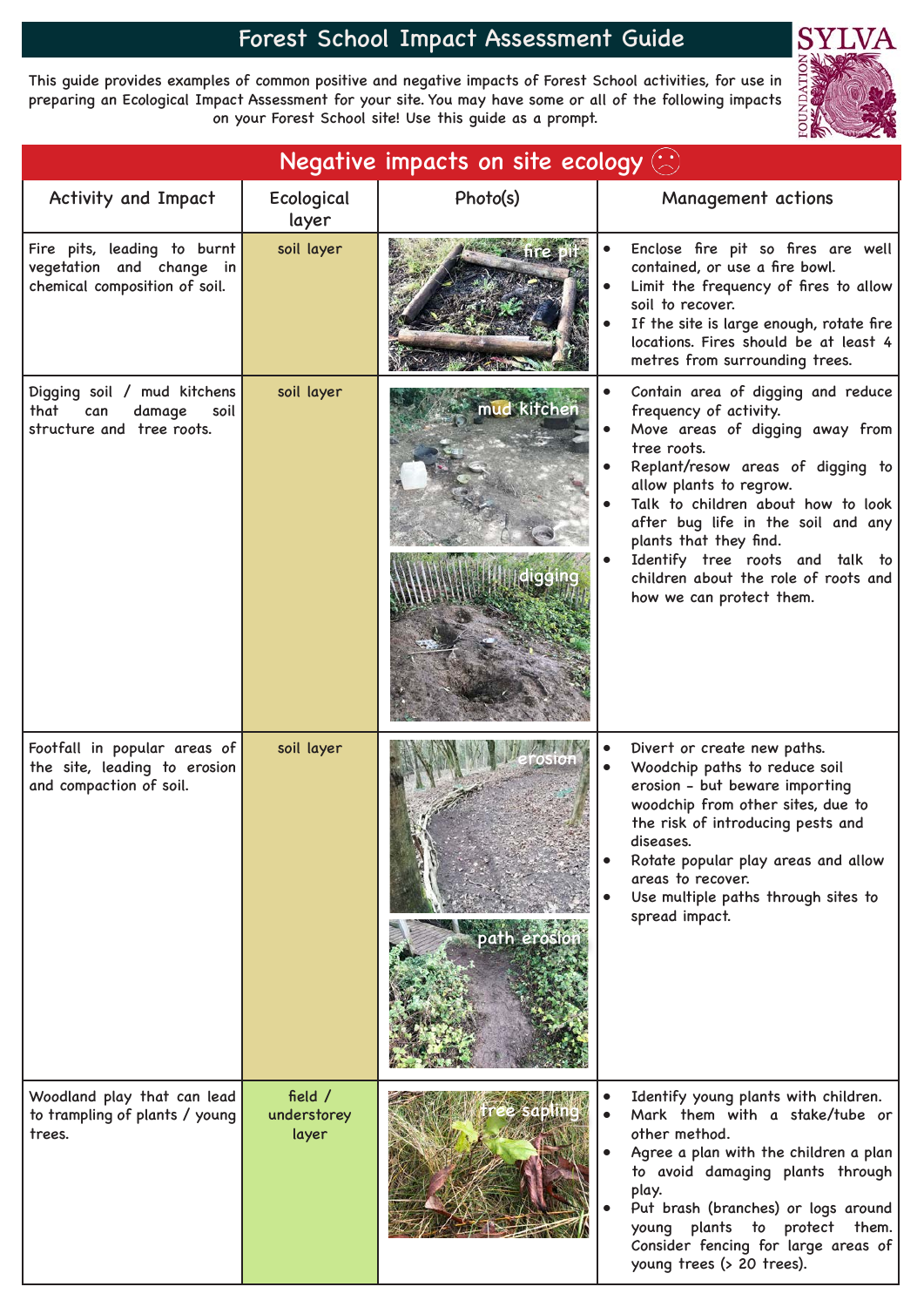| Negative impacts on site ecology $\langle \cdot \rangle$                                                                     |                      |                         |                                                                                                                                                                                                                                                                                                                                  |  |  |
|------------------------------------------------------------------------------------------------------------------------------|----------------------|-------------------------|----------------------------------------------------------------------------------------------------------------------------------------------------------------------------------------------------------------------------------------------------------------------------------------------------------------------------------|--|--|
| Description of Impact                                                                                                        | Ecological<br>layer  | Photo(s)                | Management actions                                                                                                                                                                                                                                                                                                               |  |  |
| Den building, which removes<br>from<br>field<br>dead<br>wood<br>available<br>reducing<br>layer<br>insect fodder and habitat. | field layer          |                         | Reduce size and number of dens built.<br>Create a pile of den building wood<br>that children know is OK to use.<br>Create other dead wood piles on site,<br>and agree with the children that<br>these are for wildlife habitat, not den<br>building.                                                                             |  |  |
| Collecting<br>fire wood<br>and<br>kindling, reducing available<br>deadwood habitat.                                          | field layer          |                         | Reduce amount of firewood collected.<br>Consider<br>buying<br>local<br>firewood<br>from sustainably harvested sources<br>instead, or ask for donations.<br>Encourage the creation of new dead<br>wood habitats on site and agree<br>with the children that these are for<br>wildlife, not firewood.                              |  |  |
| branches<br><b>Breaking</b><br>tree<br>through play, tree swings,<br>ropes and slack lines.                                  | understorey<br>layer | rope swings             | Talk with children about how to care<br>for and look after the tree and why.<br>Remove swings from any damaged<br>branches and engage a tree surgeon/<br>arboriculturist to advise on tree<br>health.<br>Take down ropes at the end of each<br>session for the safety of other users<br>of the site, and protection of the tree. |  |  |
| Bark damage: bark stripping<br>through play, and/or damage<br>through tree swings, ropes<br>and slack lines.                 | understorey<br>layer | ope damage to           | Talk with children about how to care<br>for and look after the tree.<br>Engage a tree surgeon / arboriculturist<br>to advise on tree health.<br>Buy or make tree protectors that pad<br>between the tree and the rope/slack<br>line.<br>Take down ropes at the end of sessions<br>for safety and tree protection.                |  |  |
| Tree guards breaking / plastic<br>waste from tree guards which<br>can harm wildlife.                                         | understorey          | broken<br>tree<br>quard | Remove tree guards once the cover<br>becomes a tight fit on the tree.<br>Periodically<br>guards<br>remove<br>if<br>mortality has occurred.<br>Engage children with activities about<br>reducing plastic waste and recycling.<br>Use other natural<br>materials to<br>protect tree such as brash, bramble<br>and nettle.          |  |  |
| Heat from fire damaging tree<br>canopy.                                                                                      | canopy layer         | fire pit                | Light fires at least 4 metres away<br>from large trees and any overhanging<br>branches.<br>Reduce frequency of fires / spread<br>locations to reduce impact.                                                                                                                                                                     |  |  |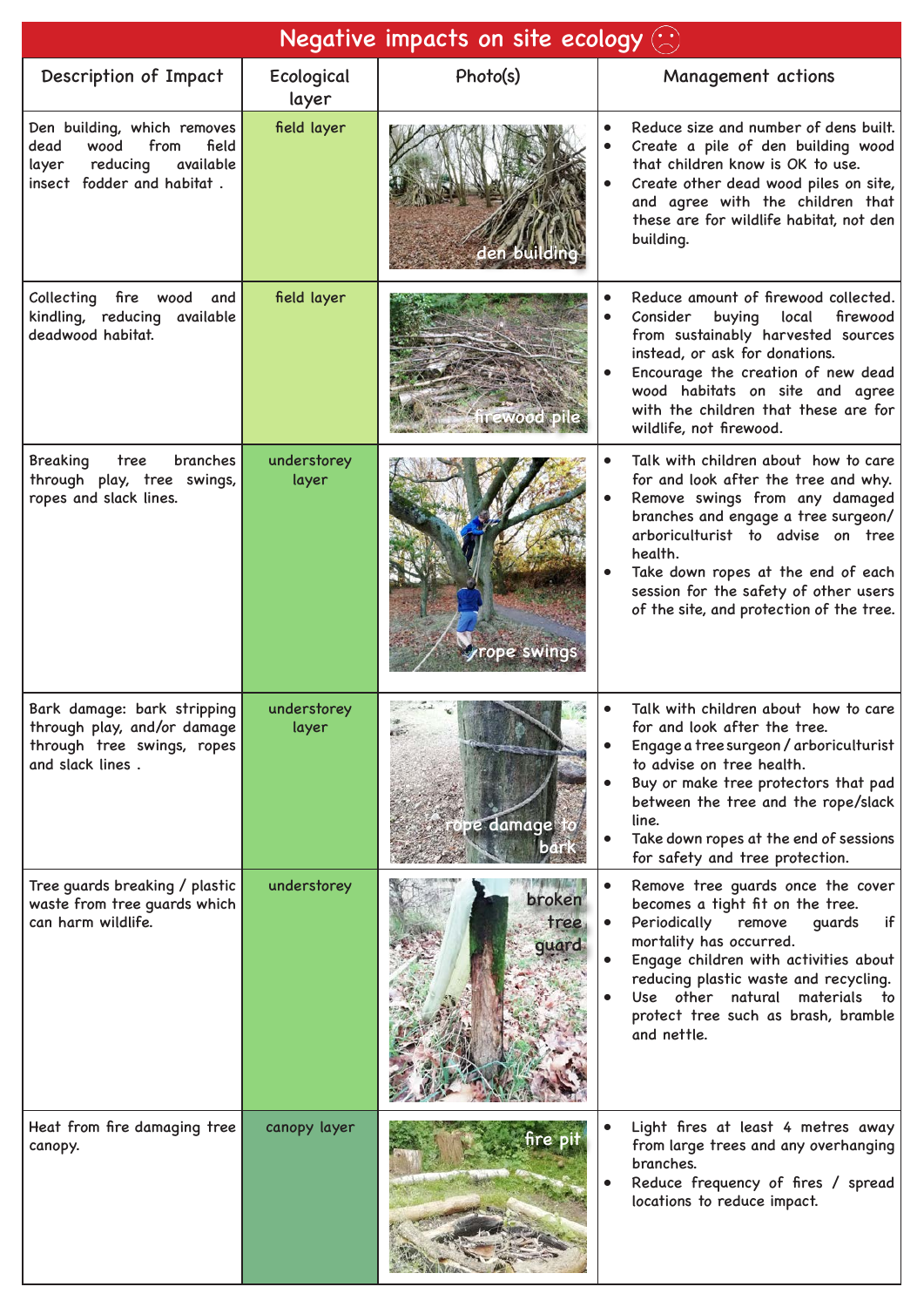| Positive impacts on site ecology $\left\langle \cdot \right\rangle$                                                                                                                                                                                      |                                 |                                                  |                                                                                                                                                                                                                                                                                                                                                                                                    |  |
|----------------------------------------------------------------------------------------------------------------------------------------------------------------------------------------------------------------------------------------------------------|---------------------------------|--------------------------------------------------|----------------------------------------------------------------------------------------------------------------------------------------------------------------------------------------------------------------------------------------------------------------------------------------------------------------------------------------------------------------------------------------------------|--|
| Description of Impact                                                                                                                                                                                                                                    | Ecological<br>layer             | Photo(s)                                         | Management actions                                                                                                                                                                                                                                                                                                                                                                                 |  |
| Pond creation, creating new<br>habitats for invertebrates,<br>frogs and other animal and<br>plant pond-life.                                                                                                                                             | soil / field layer              |                                                  | Engage children with creating new<br>ponds on site. Explore natural options<br>such as clay for lining ponds.<br>Introduce pond plants and make<br>ponds frog friendly.<br>Survey the wildlife in your pond<br>regularly with children. Ponds are one<br>of the most biodiversity enhancing<br>features you can add to a site!<br>Remove excess leaves from pond<br>regularly to prevent build up. |  |
| Creating new deadwood<br>habitats for insects including<br>bees, small mammals<br>including hedgehogs, and<br>other animal life.                                                                                                                         | field<br>/ understorey<br>layer | leadwood pile                                    | Engage children with creating new<br>habitats from deadwood piles and old<br>wood.<br>Research how to encourage different<br>types of wildlife through habitat<br>creation on your site.<br>Survey wildlife with the children to<br>show the positive impact the new<br>habitats are bringing.                                                                                                     |  |
| Promoting<br>plant<br>diversity<br>by clearing brambles and<br>invasive plant species such<br>as rhododendron, Japanese<br>knotweed etc.*<br>*ensure that all invasive plant<br>material is disposed of in<br>accordance with government<br>regulations. | field layer                     | bramble patch                                    | Identify any invasive species on your<br>site.<br>Organise a day for parents and<br>volunteers (or even older children) to<br>clear overgrown areas.<br>Ensure some overgrown areas of<br>brambles, nettles etc are left for<br>wildlife.                                                                                                                                                          |  |
| Sowing wildflower seeds,<br>promoting biodiverse meadow<br>habitat.                                                                                                                                                                                      | field layer                     | neadow                                           | Sow new wildflower meadows with<br>the children.<br>Talk with children about caring for<br>meadows, not pulling up flowers etc.<br>Create a plant identification activity<br>once the wildflowers emerge in<br>Spring. Survey the nature present<br>with children regularly to show the<br>positive impact meadows can bring.                                                                      |  |
| Tree planting / new woodland<br>creation. Benefits include:<br>Creation of new play<br>areas<br><b>Biodiversity increase</b><br>(plant, bird, and<br>invertebrate habitats)<br>Climate change mitigation<br>through carbon<br>absorption.                | understorey /<br>canopy layer   | new willow structure created<br>by Forest School | Involve children in tree planting and<br>care of young trees.<br>Try planting willow, hazel and other<br>fast growing species to create small<br>structures and play areas.<br>Keep trees protected with tree<br>guards when small.<br>Monitor pest / disease impact on<br>young plants.<br>Survey the nature of these areas<br>regularly with the children (birds,<br>insects, etc).              |  |